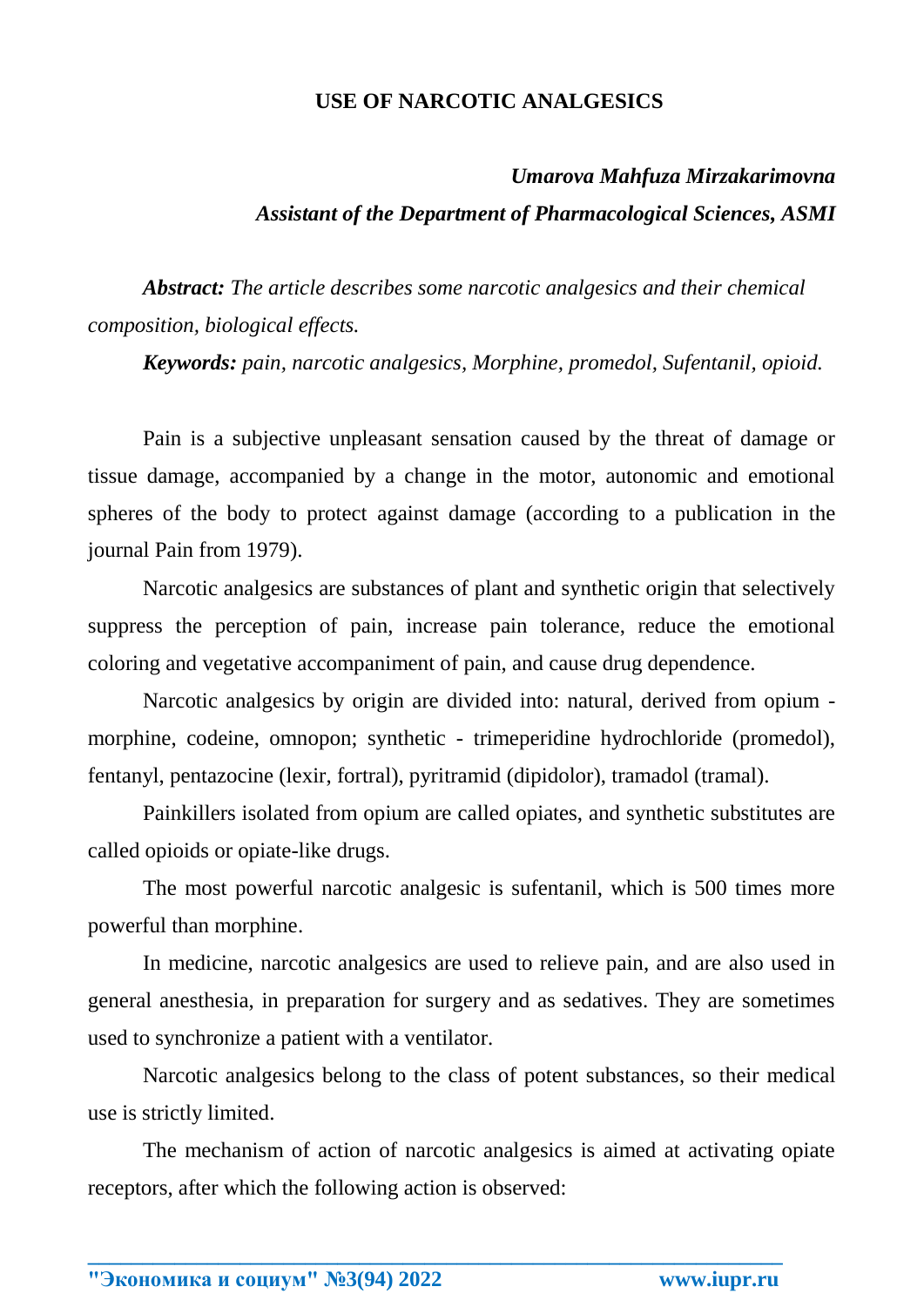- the body's response to pain decreases;
- increases the body's resistance to pain;
- the feeling of fear decreases, emotional excitement decreases.

The mechanism of action of opioid analgesics - changes in the central nervous system:

- Depression of the central nervous system.
- Excitation of the central nervous system.
- Mental changes.

Spasm occurs on the part of smooth muscles, which leads to:

• slowing down peristalsis and constipation;

• spasm of the bile ducts;

• spasm of the bladder.

It is this effect, like euphoria, that is the reason for the development of mental and physical dependence on such types of substances. The desire to experience the same pleasant sensations, again and again, pushes a person to take drugs no longer for medical purposes.

With the constant use of the drug, the production of the body's own endogenous substances is inhibited, and therefore, when the introduction of a substance from the outside is canceled, the body begins to experience severe insufficiency, which manifests itself in the development of an abstinence syndrome.

In this case, a reaction occurs from the autonomic, vascular, cardiac, nervous and other systems. A person experiences incomparable torment, he develops depression, psychoses, which sometimes resemble schizophrenia.



Morphine (on behalf of the son of the ancient Greek god of dreams - Morpheus) is the main poppy alkaloid of the hypnotic phenanthrene series. The first narcotic analgesic that laid the foundation for the study of the pharmacology of opioids and the synthesis of other drugs in this group. - 154 - Morphine was first isolated from opium by the German

pharmacologist Friedrich Sertuner in 1804. It was Sertuner who gave morphine its

**\_\_\_\_\_\_\_\_\_\_\_\_\_\_\_\_\_\_\_\_\_\_\_\_\_\_\_\_\_\_\_\_\_\_\_\_\_\_\_\_\_\_\_\_\_\_\_\_\_\_\_\_\_\_\_\_\_\_\_\_\_\_\_\_**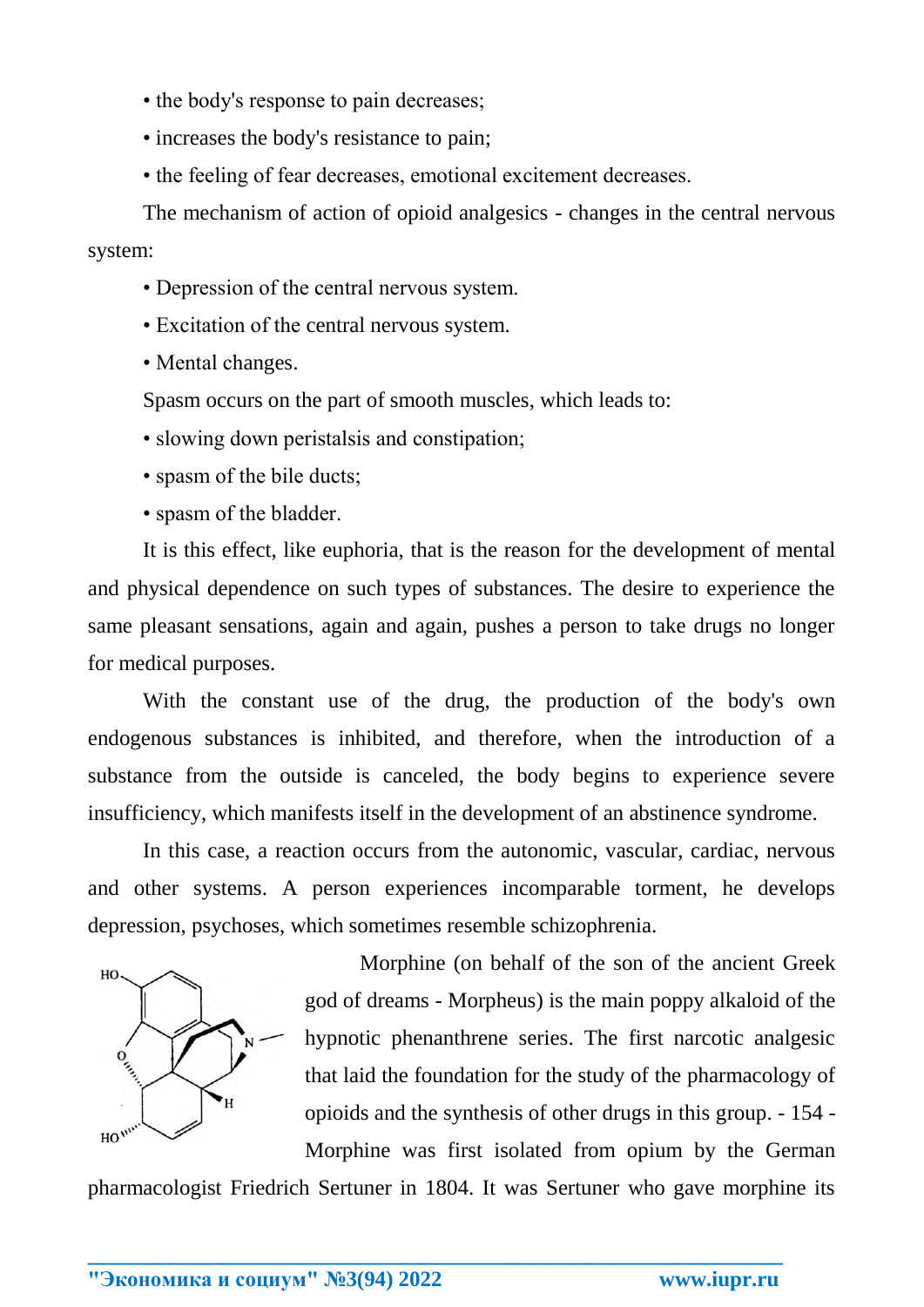name after the god of dreams in Greek mythology - Morpheus, the son of Hypnos, the god of sleep. Natural opium contains the left-handed stereoisomer of morphine. It is noteworthy that the synthesized dextrorotatory isomer does not have the pharmacological properties of a natural analogue. Undoubtedly, the main pharmacological effect of morphine is its analgesic effect, however, the spectrum of the pharmacological activity of the drug is very wide and is not limited only to the analgesic effect.



Promedol is an opioid-type analgesic, which is a semi-synthetic analog of morphine. It is used in medicine to reduce severe pain (birth, post-surgery and others), but, like natural opiates, it is highly

addictive when taken uncontrolled. We can say that promedol is a drug, the same as other natural or artificial opiates.



Pentazocine is considered a fairly strong analgesic - an analgesic of narcotic properties of the opioid series. In terms of analgesic activity, it is close to morphine, but the side effects of

pentazocine are less pronounced. Pentazocine has a weaker effect on the smooth muscles of the internal organs and the respiratory center.

The medicine can cause attacks of dysphoria - a gloomy and irritable mood, hostility to others.

Indications for use. Pain syndrome of moderate and severe intensity of various origins. For premedication before surgery.

When used in large doses, respiratory depression is possible.

**\_\_\_\_\_\_\_\_\_\_\_\_\_\_\_\_\_\_\_\_\_\_\_\_\_\_\_\_\_\_\_\_\_\_\_\_\_\_\_\_\_\_\_\_\_\_\_\_\_\_\_\_\_\_\_\_\_\_\_\_\_\_\_\_**



Sufentanil is a synthetic thiamine analogue of fentanyl. It belongs to the class of phenylpiperidine opioids, which differ little in their properties. However, the peculiarities of the chemical structure cause a different intensity of